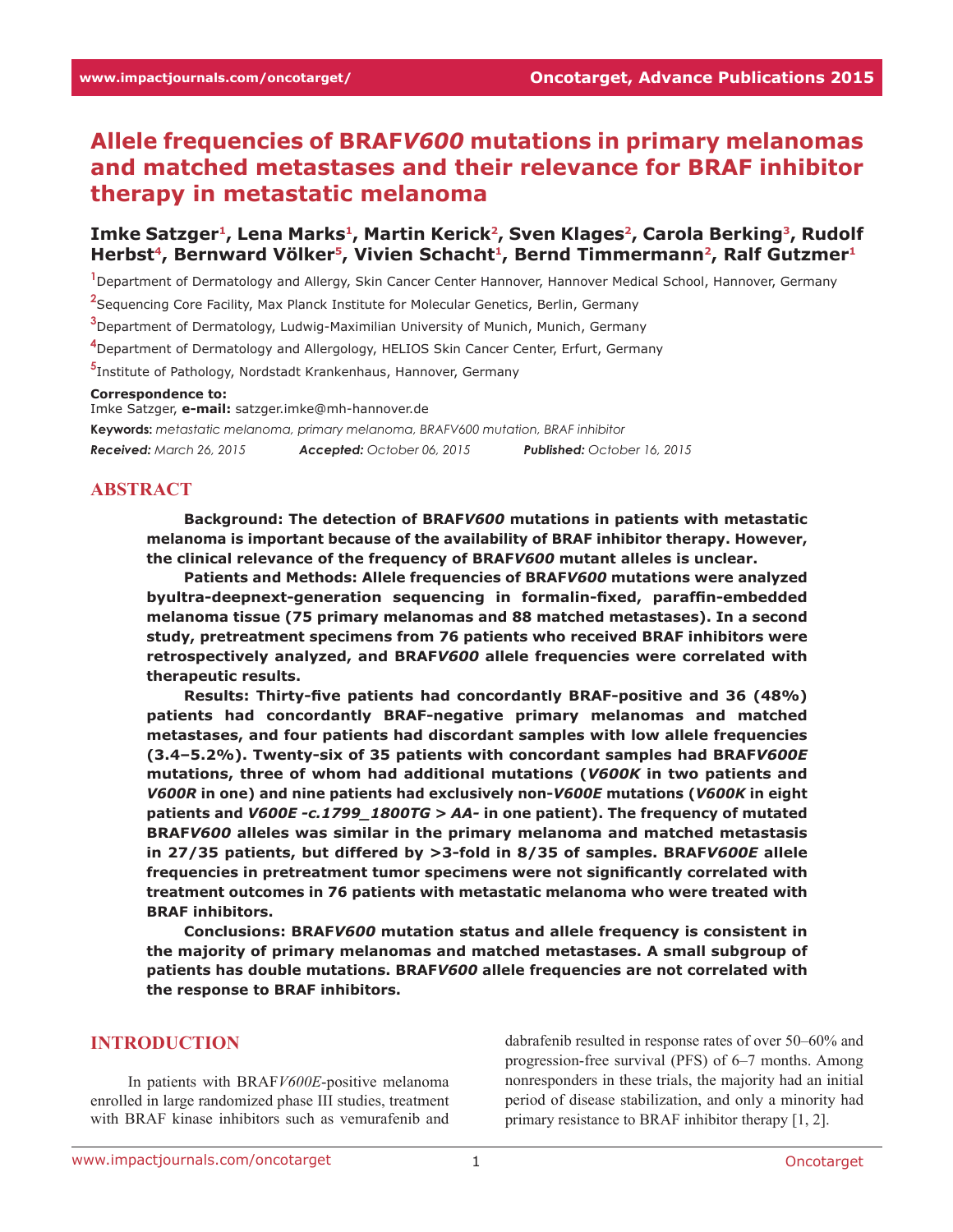Precise selection of patients is crucial for optimal use of BRAF inhibitor therapy. BRAF mutations may be detected in archived formalin-fixed, paraffin-embedded (FFPE) melanoma tissue; however, it is currently unclear whether primary tumors, consecutive metastases, or both should be preferentially analyzed because of the possibility of intertumor heterogeneity [3]. It is also unclear whether the allele frequency of BRAF*V600E* mutations is correlated with response to BRAF kinase inhibitors. Thus in the first study population, we evaluated BRAF*V600* mutations and allele frequencies in FFPE melanoma specimens using ultra-deep next-generation sequencing (NGS) and compared the results in primary melanomas and matched metastases. In a second study

population we used NGS to evaluate BRAF*V600* mutations in pretreatment melanoma specimens from 76 patients with metastatic melanoma who subsequently received BRAF inhibitors, and examined correlations between BRAF*V600* allele frequencies, PFS, overall survival (OS), and objective response.

### **RESULTS**

BRAF*V600* mutational status was determined by ultra-deep NGS in 163 FFPE tissue samples obtained from 75 patients (Table 1 and 2). The primary melanoma and consecutive metastases from one, two, and three

**Table 1: Frequencies (%) of BRAF***V600***-mutated alleles detected by next-generation sequencing (NGS)**

| Patient number | <b>Melanoma</b><br>sample | <b>NGS result</b> | V600E(%) | $V600K$ (%)      | $V600R~(^{o}$ <sub>0</sub> ) | V600E2(%)        |
|----------------|---------------------------|-------------------|----------|------------------|------------------------------|------------------|
| $\,1$          | pm                        | V600E             | 18,3     | $\boldsymbol{0}$ | $\boldsymbol{0}$             | $\boldsymbol{0}$ |
|                | ln                        | V600E             | 3,7      | $\mathbf{0}$     | $\boldsymbol{0}$             | $\mathbf{0}$     |
| $\sqrt{2}$     | pm                        | $V600E$           | 24,4     | $\boldsymbol{0}$ | $\boldsymbol{0}$             | $\boldsymbol{0}$ |
|                | ln                        | $V600E$           | 18,7     | $\overline{0}$   | $\boldsymbol{0}$             | $\boldsymbol{0}$ |
|                | $\rm{sc}$                 | $V600E$           | 24,6     | $\boldsymbol{0}$ | $\boldsymbol{0}$             | $\boldsymbol{0}$ |
|                | visceral                  | $V600E$           | 25,6     | $\boldsymbol{0}$ | $\boldsymbol{0}$             | $\boldsymbol{0}$ |
| $\overline{3}$ | pm                        | V600E             | 45,1     | $\boldsymbol{0}$ | $\boldsymbol{0}$             | $\boldsymbol{0}$ |
|                | ${\rm sc}$                | $V600E$           | 17,7     | $\boldsymbol{0}$ | $\boldsymbol{0}$             | $\boldsymbol{0}$ |
| $\overline{4}$ | pm                        | V600E             | 78,5     | $\overline{0}$   | $\boldsymbol{0}$             | $\boldsymbol{0}$ |
|                | ${\rm sc}$                | $V600E$           | 86,5     | $\boldsymbol{0}$ | $\boldsymbol{0}$             | $\boldsymbol{0}$ |
| 5              | pm                        | $V600E$           | 38,5     | $\boldsymbol{0}$ | $\boldsymbol{0}$             | $\boldsymbol{0}$ |
|                | Ln                        | $V600E$           | 45,3     | $\boldsymbol{0}$ | $\boldsymbol{0}$             | $\boldsymbol{0}$ |
| $\sqrt{6}$     | pm                        | V600E             | 40,8     | $\boldsymbol{0}$ | $\boldsymbol{0}$             | $\boldsymbol{0}$ |
|                | $\rm{sc}$                 | $V600E$           | 33,2     | $\boldsymbol{0}$ | $\boldsymbol{0}$             | $\boldsymbol{0}$ |
| $\overline{7}$ | pm                        | $V600E$           | 61,3     | $\boldsymbol{0}$ | $\boldsymbol{0}$             | $\boldsymbol{0}$ |
|                | ${\rm sc}$                | $V600E$           | 50,9     | 0,1              | $\boldsymbol{0}$             | $\boldsymbol{0}$ |
| $8\,$          | pm                        | V600E             | 9,4      | $\boldsymbol{0}$ | $\boldsymbol{0}$             | $\boldsymbol{0}$ |
|                | $\rm{sc}$                 | $V600E$           | 7,4      | $\overline{0}$   | $\mathbf{0}$                 | $\boldsymbol{0}$ |
| $\overline{9}$ | pm                        | $V600E$           | 24,5     | $\boldsymbol{0}$ | $\boldsymbol{0}$             | $\boldsymbol{0}$ |
|                | ${\rm sc}$                | $V600E$           | 69       | $\boldsymbol{0}$ | $\boldsymbol{0}$             | $\mathbf{0}$     |
| $10\,$         | pm                        | $V600E$           | 10,6     | $\boldsymbol{0}$ | $\boldsymbol{0}$             | 1,8              |
|                | ln                        | $V600E$           | 8,1      | $\boldsymbol{0}$ | $\boldsymbol{0}$             | $\boldsymbol{0}$ |
| $11\,$         | pm                        | $V600E$           | 31,9     | $\boldsymbol{0}$ | $\boldsymbol{0}$             | $\boldsymbol{0}$ |
|                | ${\rm sc}$                | $V600E$           | 20,1     | $\boldsymbol{0}$ | $\boldsymbol{0}$             | $\boldsymbol{0}$ |
|                | ln                        | V600E             | 17,3     | $\boldsymbol{0}$ | $\boldsymbol{0}$             | $\boldsymbol{0}$ |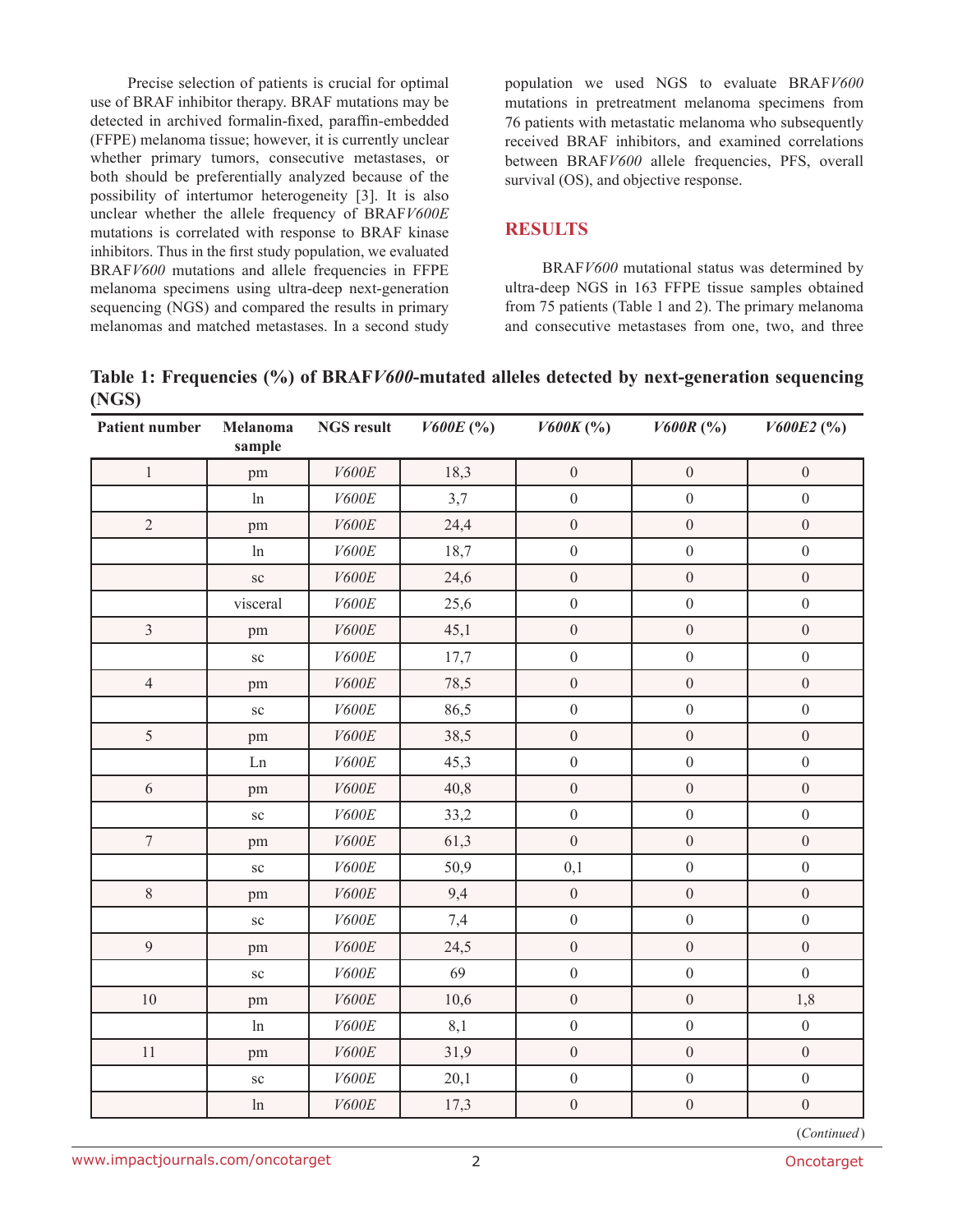| Patient number | <b>Melanoma</b><br>sample | <b>NGS result</b> | V600E(%)         | $V600K$ (%)      | $V600R~(^{9}_{0})$ | V600E2(%)        |
|----------------|---------------------------|-------------------|------------------|------------------|--------------------|------------------|
| 12             | pm                        | $V600E$           | 23,9             | $\boldsymbol{0}$ | $\boldsymbol{0}$   | $\boldsymbol{0}$ |
|                | ${\rm sc}$                | $V600E$           | 47,2             | $\boldsymbol{0}$ | $\boldsymbol{0}$   | $\boldsymbol{0}$ |
| 13             | pm                        | V600E             | 5                | 0,1              | $\boldsymbol{0}$   | $\boldsymbol{0}$ |
|                | $\ln$                     | $V600E$           | 16               | $\boldsymbol{0}$ | $\boldsymbol{0}$   | $\boldsymbol{0}$ |
| 14             | pm                        | $V600E$           | 29               | $\boldsymbol{0}$ | $\boldsymbol{0}$   | $\boldsymbol{0}$ |
|                | ${\rm sc}$                | V600E             | 36,2             | $\boldsymbol{0}$ | $\boldsymbol{0}$   | $\boldsymbol{0}$ |
|                | ln                        | $V600E$           | 40,7             | 0,1              | $\boldsymbol{0}$   | $\boldsymbol{0}$ |
| 15             | pm                        | V600E             | 21               | $\boldsymbol{0}$ | $\boldsymbol{0}$   | $\boldsymbol{0}$ |
|                | $\ln$                     | $V600E$           | 10,9             | $\boldsymbol{0}$ | $\boldsymbol{0}$   | $\boldsymbol{0}$ |
| $16\,$         | pm                        | $V600E$           | 51,2             | $\boldsymbol{0}$ | $\boldsymbol{0}$   | $\boldsymbol{0}$ |
|                | $\rm{sc}$                 | $V600E$           | 24,2             | $\boldsymbol{0}$ | $\boldsymbol{0}$   | $\boldsymbol{0}$ |
| $17\,$         | pm                        | $V600E$           | 26,9             | $\boldsymbol{0}$ | $\boldsymbol{0}$   | $\boldsymbol{0}$ |
|                | ${\rm sc}$                | V600E             | 46,6             | $\boldsymbol{0}$ | $\boldsymbol{0}$   | $\boldsymbol{0}$ |
|                | ln                        | $V600E$           | 58               | $\boldsymbol{0}$ | $\boldsymbol{0}$   | $\boldsymbol{0}$ |
| $18\,$         | pm                        | $V600E$           | 23,4             | $\boldsymbol{0}$ | $\boldsymbol{0}$   | $\boldsymbol{0}$ |
|                | $\rm{sc}$                 | $V600E$           | 54,3             | $\boldsymbol{0}$ | $\boldsymbol{0}$   | $\boldsymbol{0}$ |
| 19             | pm                        | $V600E$           | 44,2             | $\boldsymbol{0}$ | $\boldsymbol{0}$   | $\boldsymbol{0}$ |
|                | ln                        | V600E             | 14,6             | $\boldsymbol{0}$ | $\boldsymbol{0}$   | $\boldsymbol{0}$ |
|                | ${\rm sc}$                | $V600E$           | 28,3             | $\boldsymbol{0}$ | $\boldsymbol{0}$   | $\boldsymbol{0}$ |
| $20\,$         | pm                        | $V600E$           | 22,4             | $\boldsymbol{0}$ | $\boldsymbol{0}$   | $\boldsymbol{0}$ |
|                | $\rm{sc}$                 | $V600E$           | 7,1              | $\boldsymbol{0}$ | $\boldsymbol{0}$   | $\boldsymbol{0}$ |
| $21\,$         | pm                        | $V600E$           | $7\phantom{.}$   | $\boldsymbol{0}$ | $\boldsymbol{0}$   | $\boldsymbol{0}$ |
|                | $\rm{sc}$                 | V600E             | 49,5             | 0,2              | $\boldsymbol{0}$   | $\boldsymbol{0}$ |
| $22\,$         | pm                        | $V600E$           | 31,9             | $\boldsymbol{0}$ | $\boldsymbol{0}$   | $\boldsymbol{0}$ |
|                | ln                        | V600E             | 34,7             | $\rm 0,2$        | $\boldsymbol{0}$   | $\boldsymbol{0}$ |
| 23             | pm                        | $V600E$           | 28,1             | 0,1              | $\boldsymbol{0}$   | $\boldsymbol{0}$ |
|                | ${\rm sc}$                | $V600E$           | 24,4             | $\boldsymbol{0}$ | $\boldsymbol{0}$   | $\boldsymbol{0}$ |
| 24             | pm                        | $V600E$           | 12,7             | $\boldsymbol{0}$ | $\boldsymbol{0}$   | $\boldsymbol{0}$ |
|                | ln                        | V600E             | 92,2             | $\boldsymbol{0}$ | $\boldsymbol{0}$   | $\boldsymbol{0}$ |
| 25             | pm                        | $V600E$           | 23,6             | $\boldsymbol{0}$ | $\boldsymbol{0}$   | $\boldsymbol{0}$ |
|                | brain                     | V600E             | 54,2             | $\boldsymbol{0}$ | $\boldsymbol{0}$   | $\boldsymbol{0}$ |
| 26             | pm                        | $V600E$           | 5,6              | $\boldsymbol{0}$ | 1,4                | $\mathbf{0}$     |
|                | ln                        | $V600E+R$         | 20,8             | $\boldsymbol{0}$ | 11,4               | $\boldsymbol{0}$ |
| 27             | pm                        | $V600K$           | 0,1              | 34               | $\boldsymbol{0}$   | $\boldsymbol{0}$ |
|                | ${\rm sc}$                | $V600K$           | $\boldsymbol{0}$ | 23,4             | $\boldsymbol{0}$   | $\boldsymbol{0}$ |
| $28\,$         | pm                        | $V600K$           | $\boldsymbol{0}$ | 66,2             | 0,2                | $\boldsymbol{0}$ |
|                | ln                        | $V600K$           | $\boldsymbol{0}$ | $9,6$            | 0,1                | $\boldsymbol{0}$ |

(*Continued*)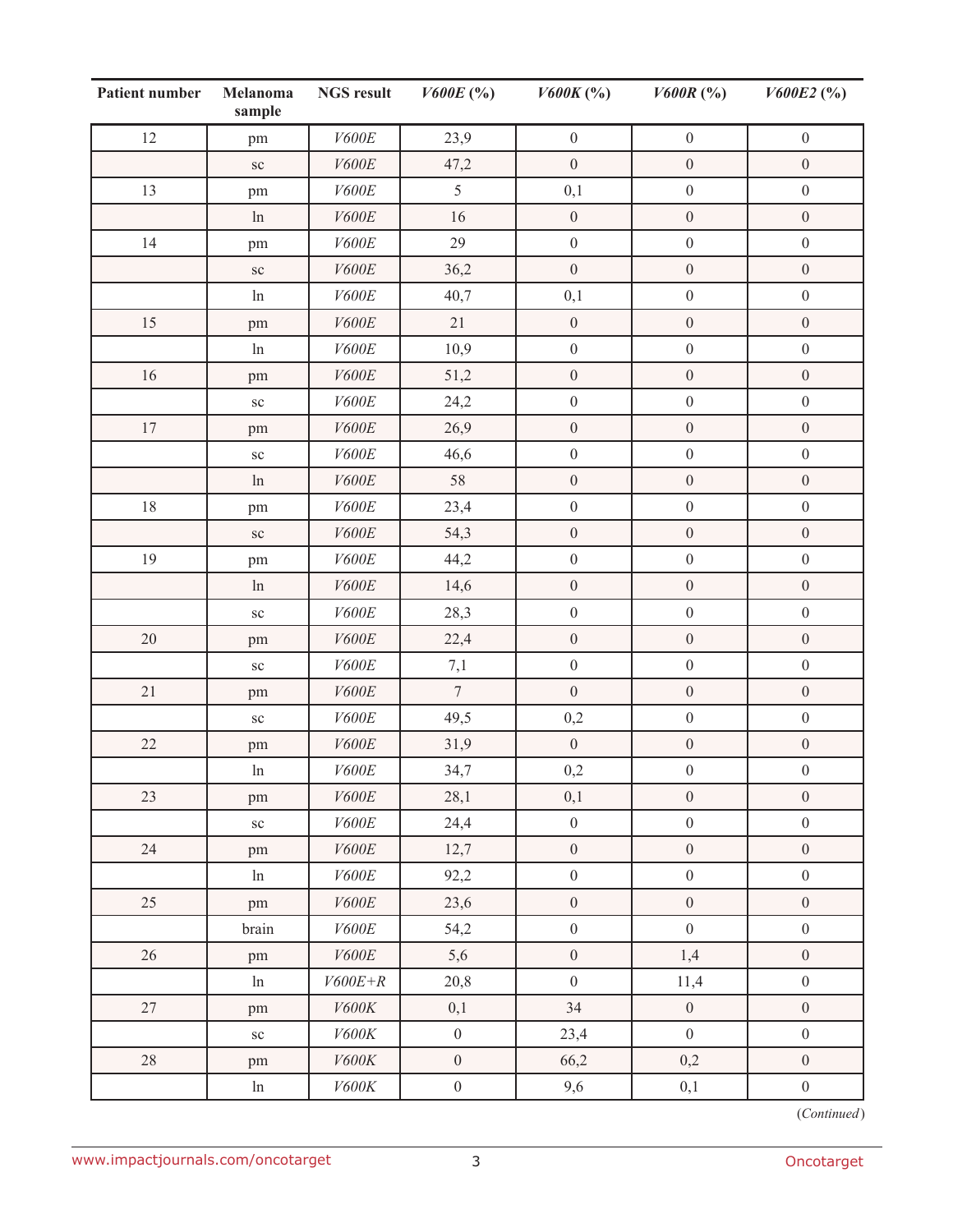| Patient number | Melanoma<br>sample | <b>NGS</b> result | V600E(%)         | $V600K$ (%)      | $V600R~(^{o}/_{o})$ | V600E2(%)        |
|----------------|--------------------|-------------------|------------------|------------------|---------------------|------------------|
| 29             | pm                 | $V600K$           | 0,1              | 44,5             | $\boldsymbol{0}$    | $\boldsymbol{0}$ |
|                | ln                 | V600K             | $\boldsymbol{0}$ | 12,7             | $\boldsymbol{0}$    | $\mathbf{0}$     |
| $30\,$         | pm                 | $V600K$           | $\boldsymbol{0}$ | 46,5             | $\boldsymbol{0}$    | $\boldsymbol{0}$ |
|                | ln                 | $V600K$           | $\boldsymbol{0}$ | 47,8             | $\boldsymbol{0}$    | $\boldsymbol{0}$ |
|                | $\rm{sc}$          | V600K             | 0,2              | 50,7             | $\boldsymbol{0}$    | $\boldsymbol{0}$ |
| 31             | pm                 | $V600K$           | 0, 5             | 34,4             | $\boldsymbol{0}$    | $\boldsymbol{0}$ |
|                | ln                 | V600K             | $\mathbf{0}$     | 83,7             | $\boldsymbol{0}$    | $\boldsymbol{0}$ |
| 32             | pm                 | $V600K$           | $\boldsymbol{0}$ | 32,8             | $\boldsymbol{0}$    | $\boldsymbol{0}$ |
|                | $\rm{sc}$          | $V600K+E$         | 13,1             | 19,1             | $\boldsymbol{0}$    | $\boldsymbol{0}$ |
| 33             | pm                 | $V600K$           | $\boldsymbol{0}$ | 13,2             | $\boldsymbol{0}$    | $\boldsymbol{0}$ |
|                | SC                 | $V600K+E$         | 5,2              | 14,6             | $\boldsymbol{0}$    | $\boldsymbol{0}$ |
| 34             | pm                 | V600E2            | $\boldsymbol{0}$ | $\boldsymbol{0}$ | $\boldsymbol{0}$    | 30,2             |
|                | $\rm{sc}$          | V600E2            | 0,1              | $\boldsymbol{0}$ | $\boldsymbol{0}$    | 72,9             |
| 35             | pm                 | V600K             | $\sqrt{2}$       | 17,7             | $\boldsymbol{0}$    | $\boldsymbol{0}$ |
|                | SC                 | V600K             | $\overline{0}$   | 45,5             | $\boldsymbol{0}$    | $\overline{0}$   |
|                | $\rm{sc}$          | $V600K$           | 0,1              | 43,4             | $\boldsymbol{0}$    | $\boldsymbol{0}$ |
| 36             | pm                 | V600E             | 5,2              | $\boldsymbol{0}$ | $\boldsymbol{0}$    | $\boldsymbol{0}$ |
|                | $\rm{sc}$          | wild type         | 0,1              | $\boldsymbol{0}$ | $\boldsymbol{0}$    | $\boldsymbol{0}$ |
| 37             | pm                 | V600E             | 4,5              | $\boldsymbol{0}$ | $\boldsymbol{0}$    | $\boldsymbol{0}$ |
|                | $\rm{sc}$          | wild type         | $\boldsymbol{0}$ | $\boldsymbol{0}$ | $\boldsymbol{0}$    | $\boldsymbol{0}$ |
| 38             | pm                 | wild type         | $\boldsymbol{0}$ | $\boldsymbol{0}$ | $\boldsymbol{0}$    | $\boldsymbol{0}$ |
|                | ${\rm sc}$         | V600E             | 3,4              | $\boldsymbol{0}$ | 0,2                 | $\boldsymbol{0}$ |
| 39             | pm                 | V600E             | 5                | $\boldsymbol{0}$ | $\boldsymbol{0}$    | $\boldsymbol{0}$ |
|                | $\rm{sc}$          | wild type         | $\boldsymbol{0}$ | $\boldsymbol{0}$ | $\boldsymbol{0}$    | $\boldsymbol{0}$ |
|                | ${\rm sc}$         | wild type         | 0,8              | $\boldsymbol{0}$ | $\boldsymbol{0}$    | $\boldsymbol{0}$ |

Three patients (26, 32, and 33) had double (BRAF*V600E* and non-BRAF*V600E*) mutations. NGS allele frequencies >3% were considered to be positive ( $pm =$  primary melanoma,  $\ln =$  lymph node metastasis, sc = subcutaneous.

locations were available for 63, 11, and one patient, respectively. In addition to the 75 primary melanoma samples, the analysis included 49 skin metastases, 36 lymph node metastases, two visceral metastases, and one brain metastasis.

Among the 163 tissue samples evaluated, 81 (50%) specimens were BRAF*V600*-negative, 79 (48%) specimens had a single BRAF*V600* mutation. 61 patients had BRAF*V600E (c.1799T > A)*, 16 had BRAF*V600K (c.1798\_1799GT > AA)* and two patients had BRAF*V600E (c.1799\_1800TG > AA*), and three (2%) specimens had two different BRAF*V600* mutations; two had BRAF*V600E (c.1799T > A)* and  $BRAFV600K_{\text{C}}(c.1798\ 1799GT > AA)$  and one had BRAF*V600E(c.1799T > A)* and BRAF*V600R (c.1798\_1799GT > AT,* Table 1).

### **Evaluation of BRAF status in primary melanomas and matched metastases by NGS**

Consistent mutation patterns in primary tumors and matched metastatic lesions were observed in 71 of 75 (95%) patients. A total of 35 patients had concordantly BRAF-positive and 36 (48%) patients had concordantly BRAF-negative primary melanomas and matched metastases The four (5%) remaining patients each had one BRAF*V600*-positive and one BRAF*V600*-negative sample. In three of these four patients, the primary melanoma was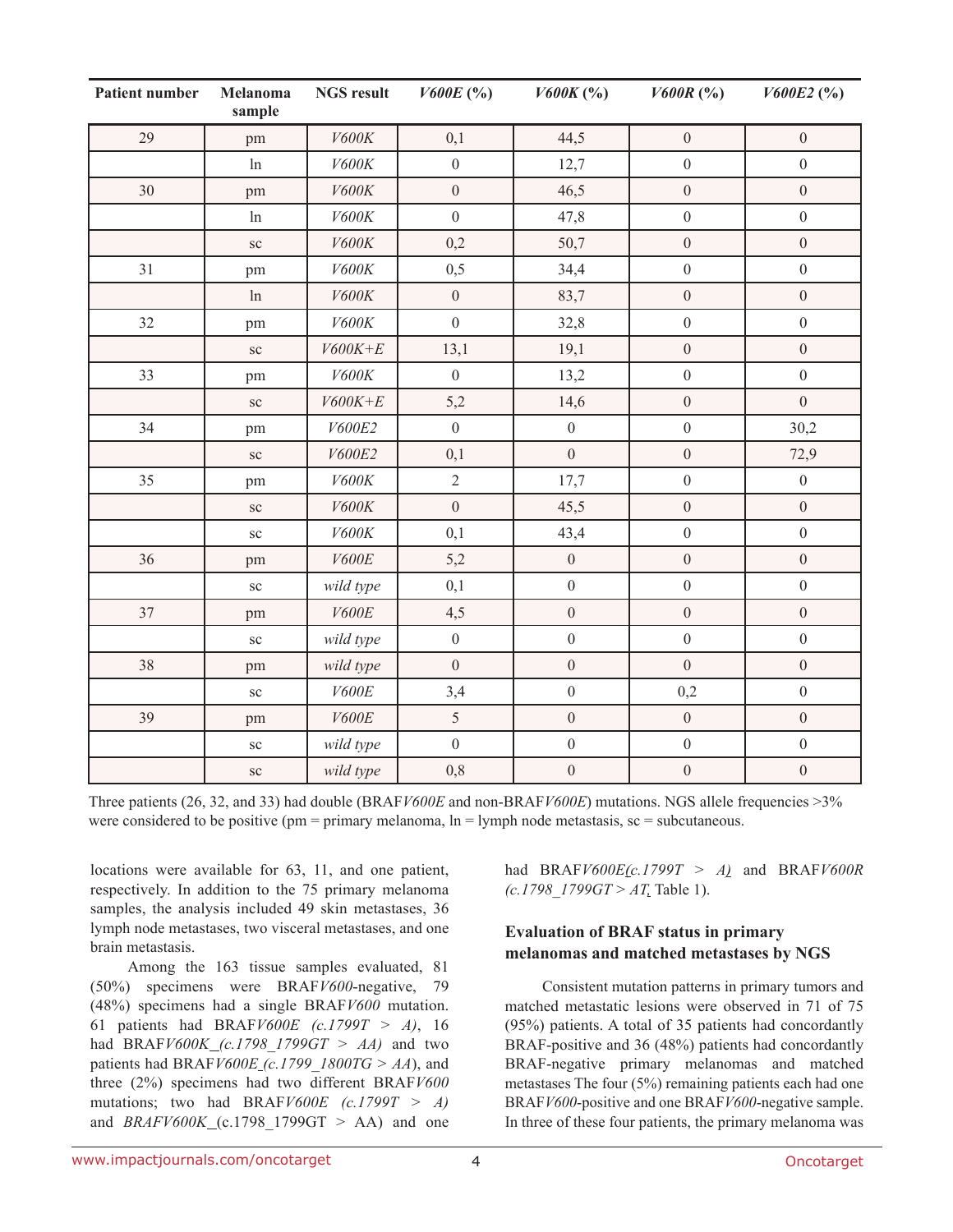**Table 2: Clinical characterization of 75 patients; 75 primary melanomas of these patients and 88 matched metastases were analyzed by ultra-deep next generation sequencing to compare BRAF***V600* **status and BRAF***V600* **allele frequencies of primary melanomas and matched metastases**

| <b>Clinical parameters</b> |                       |            |  |  |  |
|----------------------------|-----------------------|------------|--|--|--|
| Total patients             | $\overline{N}$        | 75 (100%)  |  |  |  |
| Gender                     | Male                  | 46 $(61%)$ |  |  |  |
|                            | Female                | 29 (39%)   |  |  |  |
| Age (years)                | Mean                  | 61         |  |  |  |
|                            | Median                | 65         |  |  |  |
|                            | Minimum-maximum       | $29 - 91$  |  |  |  |
| <b>BRAF</b> status         |                       |            |  |  |  |
| Tissue tested              | Primary melanoma      | 75         |  |  |  |
|                            | Lymph node metastases | 36         |  |  |  |
|                            | Cutaneous metastases  | 49         |  |  |  |
|                            | Visceral metastases   | 2          |  |  |  |
|                            | Brain metastases      |            |  |  |  |

BRAF*V600-*positive, and in the one remaining patient the metastatic tissue alone was BRAF*V600*-positive (Table 1). Of note, the BRAF*V600* allele frequencies were low (3.4–5.2%) in the positive samples from these four individuals (Table 1).

### **BRAFV600E (c.1799T > A) mutations and rare mutations by NGS**

Among the 35 patients with concordantly BRAFpositive samples, 26 patients had a BRAF*V600E*   $(c.1799T > A)$  mutation in both the primary melanoma and consecutive metastases, eight patients had BRAF  $V600K$  (c.1798–1799GT > AA) mutations (eight primary melanomas, four lymph node metastases, and four skin metastases), and one patient had a BRAF*V600E*   $(c.1799 \text{ } 1800 \text{TG} > AA)$  mutation (in the primary melanoma and matched skin metastasis) (Table 1). Three metastatic specimens from these 35 patients (two skin metastases and one lymph node metastasis) showed BRAF*V600K* (c.1798\_1799GT > AA, *n* = 2) or BRAF*V600R*   $(c.1798$  1799GT > AT; n = 1) mutations with an allele frequency >3%, in addition to BRAF*V600E (c.1799T > A)*.

### **Frequencies of mutated BRAFV600 alleles in primary melanomas and matched metastases by NGS**

The median percentage of mutated alleles was 28% in primary melanomas and 26% in consecutive metastases (Figure 1). The mutant allele frequency was higher in the primary melanoma than in the metastases in 16 patients, and higher in the metastases than the primary melanoma in 19 patients (Table 1, Figure 1). In 27 of 35 (77%) patients with BRAF*V600* mutations, the percentage of mutated alleles in the primary melanoma and metastases differed by <3-fold. In the eight patients in whom the percentage of mutated alleles in the primary melanoma and metastases differed by  $>3$ -fold, the frequencies of mutated alleles was higher in the primary melanoma in four patients and higher in the metastases in four patients. The differences in allele frequencies between primary and metastatic tissue in six of these eight patients could be attributed to differences in tumor cell content in the various tissues.

### **Allele frequencies of patients treated with BRAF inhibitors and their impact on therapy outcome**

Pretreatment samples from 76 patients with BRAF*V600E*-positive metastatic melanoma who were treated with the BRAF inhibitors vemurafenib ( $n = 67$ ) or dabrafenib  $(n=9)$  were retrospectively analyzed by NGS. The baseline characteristics and response to therapy after a mean followup of 11.4 months are summarized in Table 3. The available samples included nine primary melanomas, 29 lymph node metastases, 28 cutaneous or subcutaneous metastases, eight visceral metastases, and two brain metastases. As shown in Table 3, BRAF*V600E (c.1799T > A)* allele frequencies in pretreatment melanoma tissue were ≤5% in two patients, >5– 10% in four patients, >10–15% in three patients, >15–20% in 11 patients, > 20–25% in 6 patients, >25–50% in 33 patients, and >50% in 17 patients.

Allele frequencies were not significantly correlated with either PFS or OS in Kaplan-Meier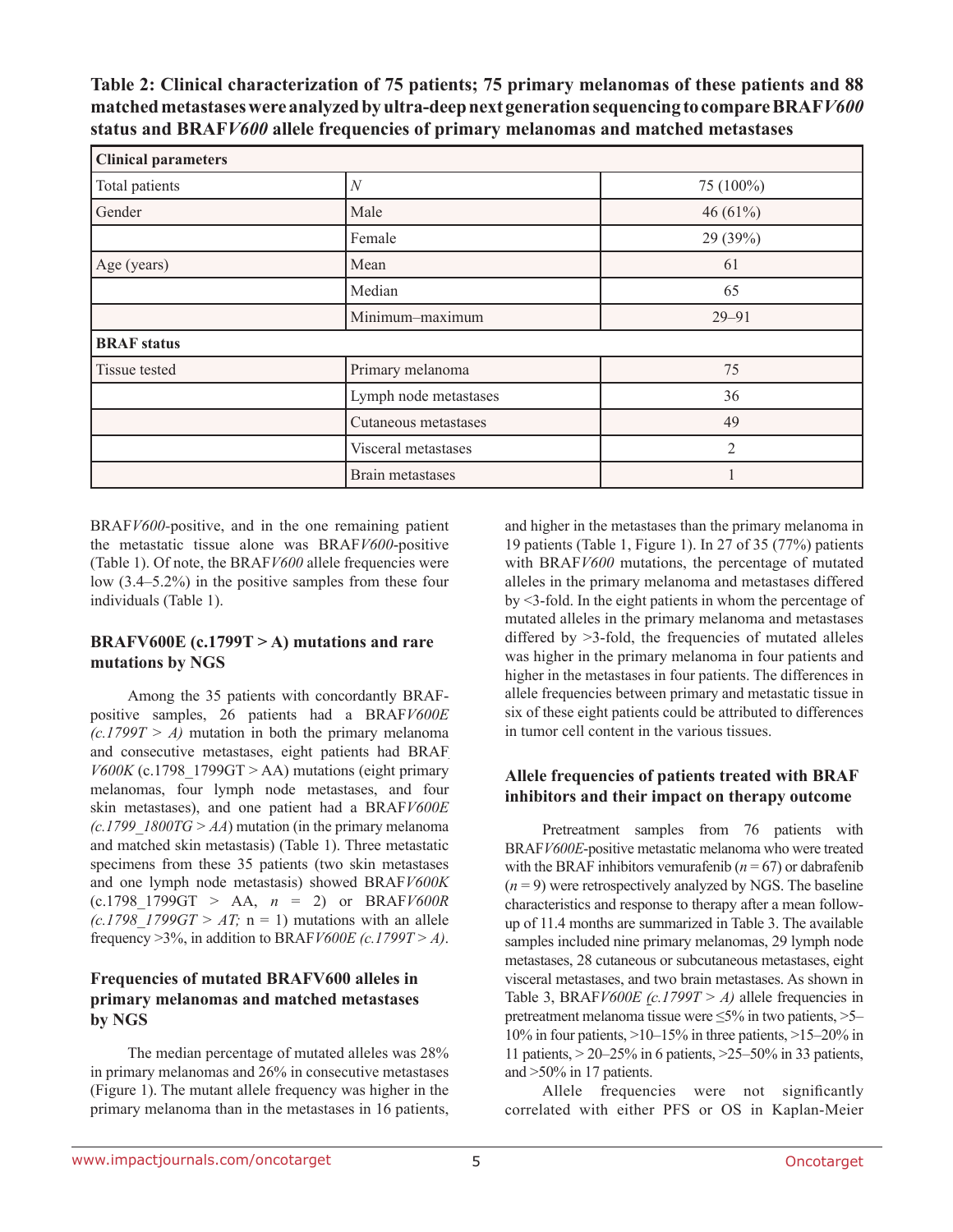

**Figure 1: Allele frequencies (%) of BRAF***V600* **mutations in primary melanomas (pm) and matched metastases (mm) in 35 patients with metastatic melanoma.** 

analyses in which different cut-offs were used  $(≤15%,$ ≤18%, ≤20%, and ≤25%). Comparisons of PFS and OS in patients with allele frequencies  $\leq 18$  and  $>18\%$  are shown in Figure 2 ( $p = 0.374$  for PFS and  $p = 0.898$ for OS). Odds Ratio was calculated to determine the magnitude of differences that can be detected with this relatively small cohort (Table 4).

The response to therapy (complete response [CR] and partial response [PR] versus stable disease [SD], mixed response [MR], and progressive disease [PD]) was not significantly correlated with allele frequencies in univariate analyses in which different cutoffs were used (15%, 18%, 20%, and 25%). A total of 9, 15, 20, and 26 patients had BRAF*V600E* allele frequencies  $\leq$ 15%,  $\leq$ 18%,  $\leq$ 20%, and  $\leq$ 25%, respectively. Response rates (CR and PR) in these categories were as follows: BRAF*V600E* allele frequency ≤15% versus >15% (44% and 61%,  $p = 0.473$ ); ≤18% versus >18% (40% and 64%,  $p = 0.142$ );  $\leq 20\%$  versus  $>$ 20% (45% and 64%, *p* = 0.185); and  $\leq$ 25% versus  $>$ 25%  $(50\% \text{ and } 64\%, p = 0.326).$ 

### **DISCUSSION**

Since the discovery of BRAF mutations in melanoma in 2002 [4], advances in molecular characterization of the disease have led to the development of specific BRAF inhibitors that are now available for the treatment of patients with metastatic melanoma. In the first part of this study, we used ultra-deep NGS to assess the BRAF*V600* mutation status of primary melanomas and matched metastases and their influence on the outcome of BRAF inhibitor therapy.

For the first time, we showed that type and frequency of BRAF*V600* mutations are consistent in the primary melanoma and matched metastases in the majority of patients. In most patients with discordant BRAF*V600* status, in which one tissue sample was positive and one sample negative, this could be explained by low allele frequencies where the allele frequency was close to the threshold of detection in the positive sample but below the threshold of detection in the negative sample. Differences in allele frequencies could also be explained by differences in tumor cell content in the specimens. These results suggest that, in the majority of melanoma cases, the BRAF mutation status of the primary tumor is retained in metastases, and that primary and/or metastatic tissue can be used for routine mutational analysis provided that sufficient tumor cell content is available.

Five recently published studies have analyzed the BRAF mutation status of melanoma samples with different molecular methods (Table 5). Consistent with our observations, these analyses also found the mutational status of primary tumor and metastatic tissue to be concordant in the majority of cases. Intrapatient homogeneity of BRAF mutations has also been reported in all patients  $(n = 64)$  included in a recent study that used immunohistochemical methods for detection of BRAF mutants [5].

Our findings suggest that melanomas can be heterogeneous with regard to BRAF*V600* mutations. The allele frequency was below 50%, which would be the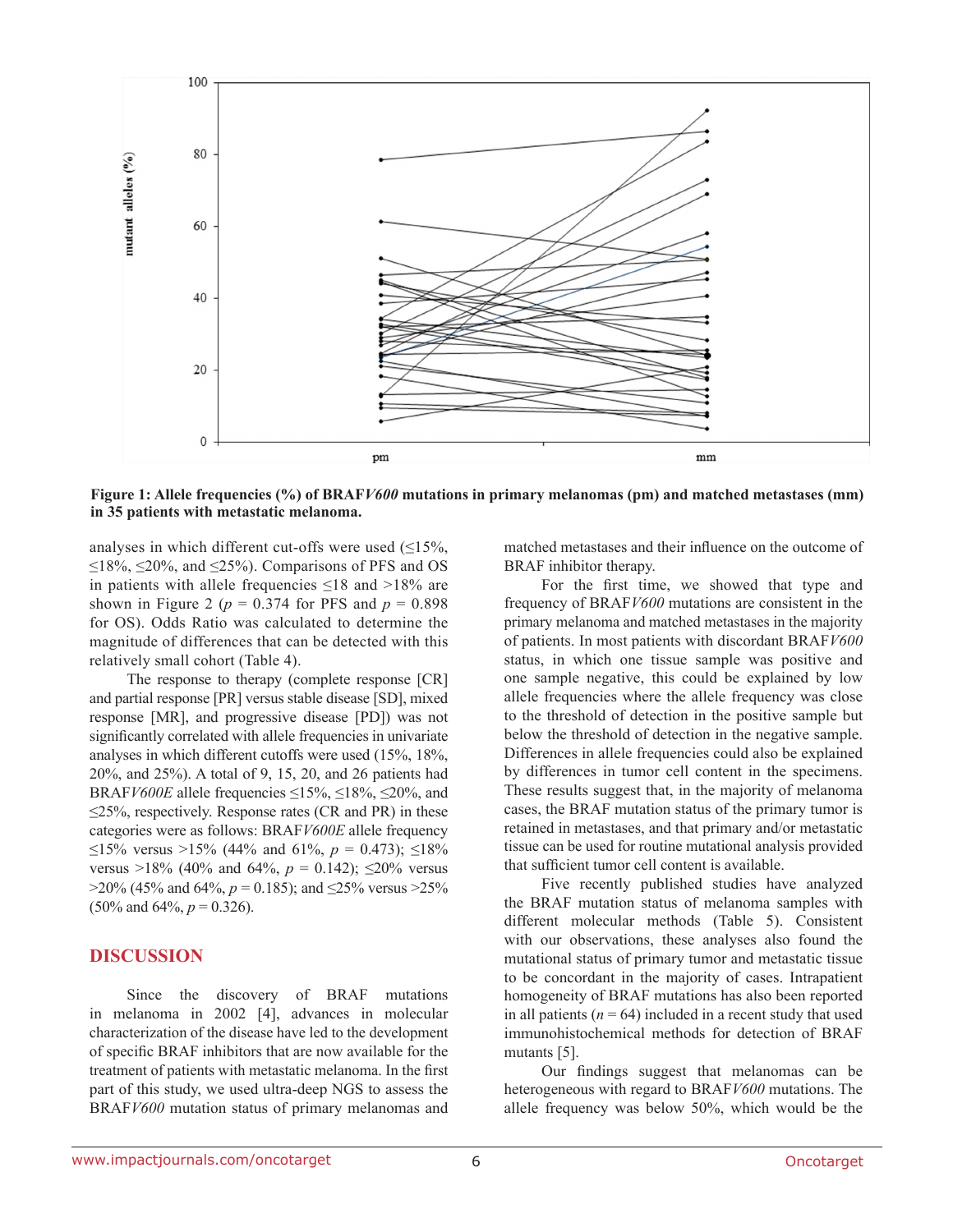## **Table 3: Characterization of 76 patients with BRAF***V600E* **mutations who were treated with BRAF inhibitors for metastatic melanoma**

| <b>Clinical parameters</b>              |                                   |              |
|-----------------------------------------|-----------------------------------|--------------|
| Total patients                          | $\cal N$                          | 76 (100%)    |
| Gender                                  | Male                              | 41 (54%)     |
|                                         | Female                            | 35 (46%)     |
| Age (years)                             | Mean                              | 56           |
|                                         | Median                            | 60           |
|                                         | Minimum-maximum                   | $13 - 84$    |
| <b>BRAF</b> status                      |                                   |              |
| Tissue tested                           | Primary melanoma                  | $9(12\%)$    |
|                                         | Lymph node metastases             | 29 (38%)     |
|                                         | Cutaneous metastases              | 28 (37%)     |
|                                         | Visceral metastases               | $8(10\%)$    |
|                                         | Brain metastases                  | 2(3%)        |
| Allele frequencies                      | Mean                              | 31.9         |
| BRAFV600E mutation (%)                  | Median                            | 34.1         |
|                                         | Minimum-Maximum                   | $3.7 - 81.2$ |
|                                         | $\leq 5$                          | 2(3%)        |
|                                         | $>5 - 10$                         | 4(5%)        |
|                                         | $>10-15$                          | 3(4%)        |
|                                         | $>15 - 20$                        | 11(15%)      |
|                                         | $>20 - 25$                        | 6(8%)        |
|                                         | $>25 - 50$                        | 33 (43%)     |
|                                         | $>50$                             | 17(22%)      |
| <b>Treatment</b>                        |                                   |              |
| <b>BRAF</b> inhibitor                   | Vemurafenib                       | 67 (88%)     |
|                                         | Dabrafenib                        | $9(12\%)$    |
| Prior therapies for metastatic melanoma | No                                | 44 (57%)     |
|                                         | 1 prior therapy                   | 12(16%)      |
|                                         | 2 prior therapies                 | 14 (19%)     |
|                                         | 3 prior therapies                 | 3(4%)        |
|                                         | $\geq$ 4 prior therapies          | 3(4%)        |
| <b>Response to treatment</b>            |                                   |              |
| Best response                           | ${\cal CR}$                       | 5(7%)        |
|                                         | $\ensuremath{\mathsf{PR}}\xspace$ | 40 (53%)     |
|                                         | ${\rm SD}$                        | 17(22%)      |
|                                         | $\ensuremath{\mathsf{MR}}\xspace$ | 10(13%)      |
|                                         | ${\rm PD}$                        | 4(5%)        |

(*Continued*)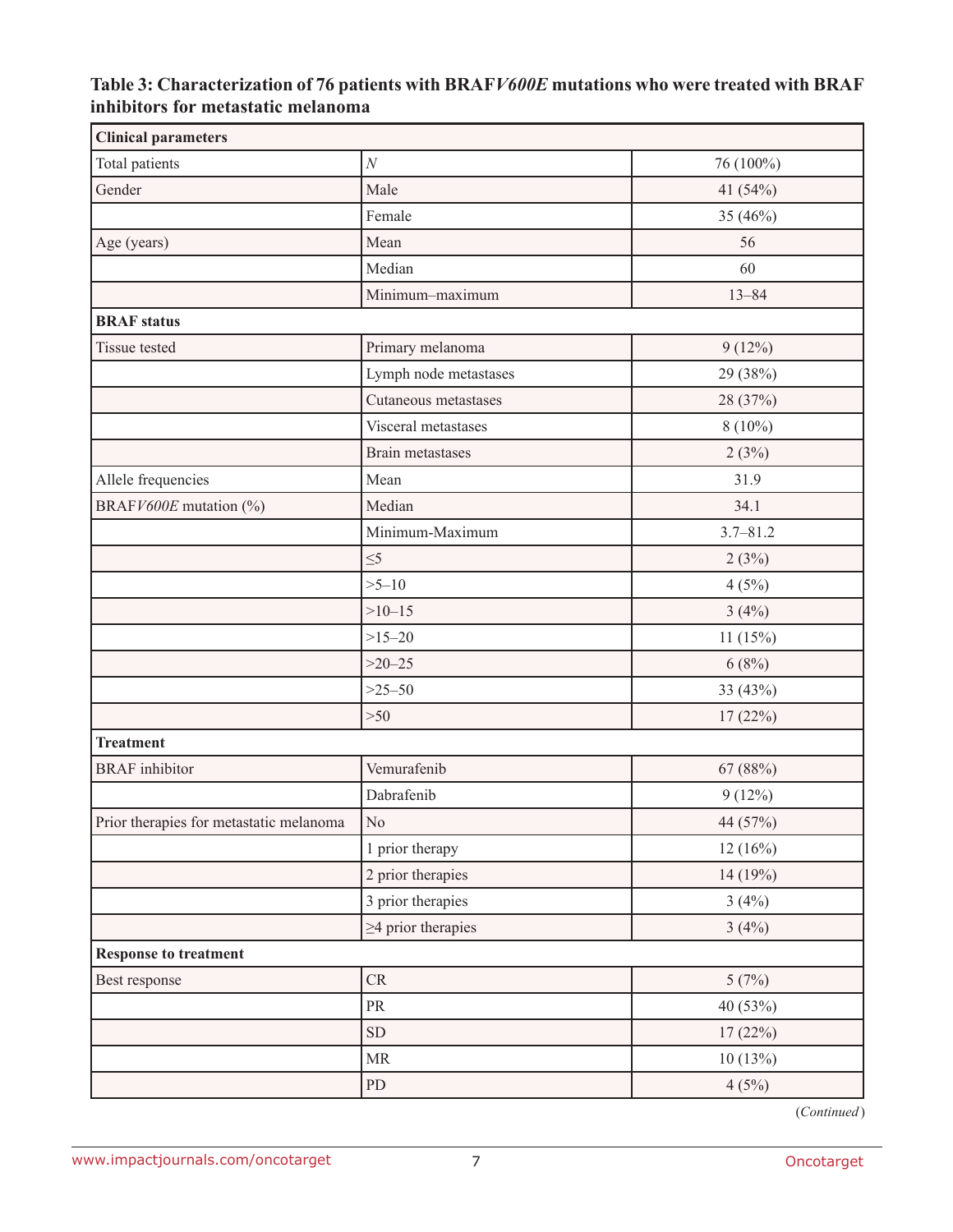| Time to progression (months) | Mean                 | 5.5          |
|------------------------------|----------------------|--------------|
|                              | Median               | 7.1          |
|                              | Minimum-maximum      | $0.5 - 26.1$ |
| Progression                  | N <sub>0</sub>       | $15(20\%)$   |
|                              | Yes                  | 61 $(80\%)$  |
| Follow-up                    |                      |              |
| Death                        | N <sub>0</sub>       | 31 $(41%)$   |
|                              | Yes, due to melanoma | 41 $(54%)$   |
|                              | Yes, other cause     | 4(5%)        |
| Follow-up (months)           | Mean                 | 11.4         |
|                              | Median               | 9.7          |
|                              | Minimum-maximum      | $0.8 - 27.8$ |

(sc = subcutaneous,  $CR$  = complete response,  $MR$  = mixed response, PD = progressive disease, PR = partial response,  $SD =$  stable disease).





expected result if cells show a consistent heterozygous mutation. For example, patient number 2 showed allele frequencies that ranged from 18.7% to 25.6% in the primary tumor and three metastatic samples (Table 1). The results of a study that used a BRAF*V600E*-specific antibody and showed heterogeneous staining in 13 of 58 (22%) melanoma samples provides further evidence of heterogeneity of BRAF*V600* mutations [6]. Moreover, a further study that used single cell suspensions to assess BRAF mutations found 9 of 10 primary melanomas and 0 of 3 metastases to be heterogeneous [7].

Despite these data that suggest BRAF*V600* mutations are heterogeneous, the clinical response to BRAF inhibitors is homogenous [1, 2] and suggests that the BRAF*V600* mutation is relevant in the majority of melanoma cells.

Approximately 10% of patients with BRAF *V600* mutations had double mutations, comprised of the BRAF*V600E* and an additional rare mutation. This phenomenon has not been reported previously and demonstrates the ability of NGS to detect different mutations that are difficult or impossible to detect with techniques used in other studies, such as Sanger sequencing, pyrosequencing or melting curve analyses [3, 8–11]. This phenomenon may also be the result of intratumor heterogeneity.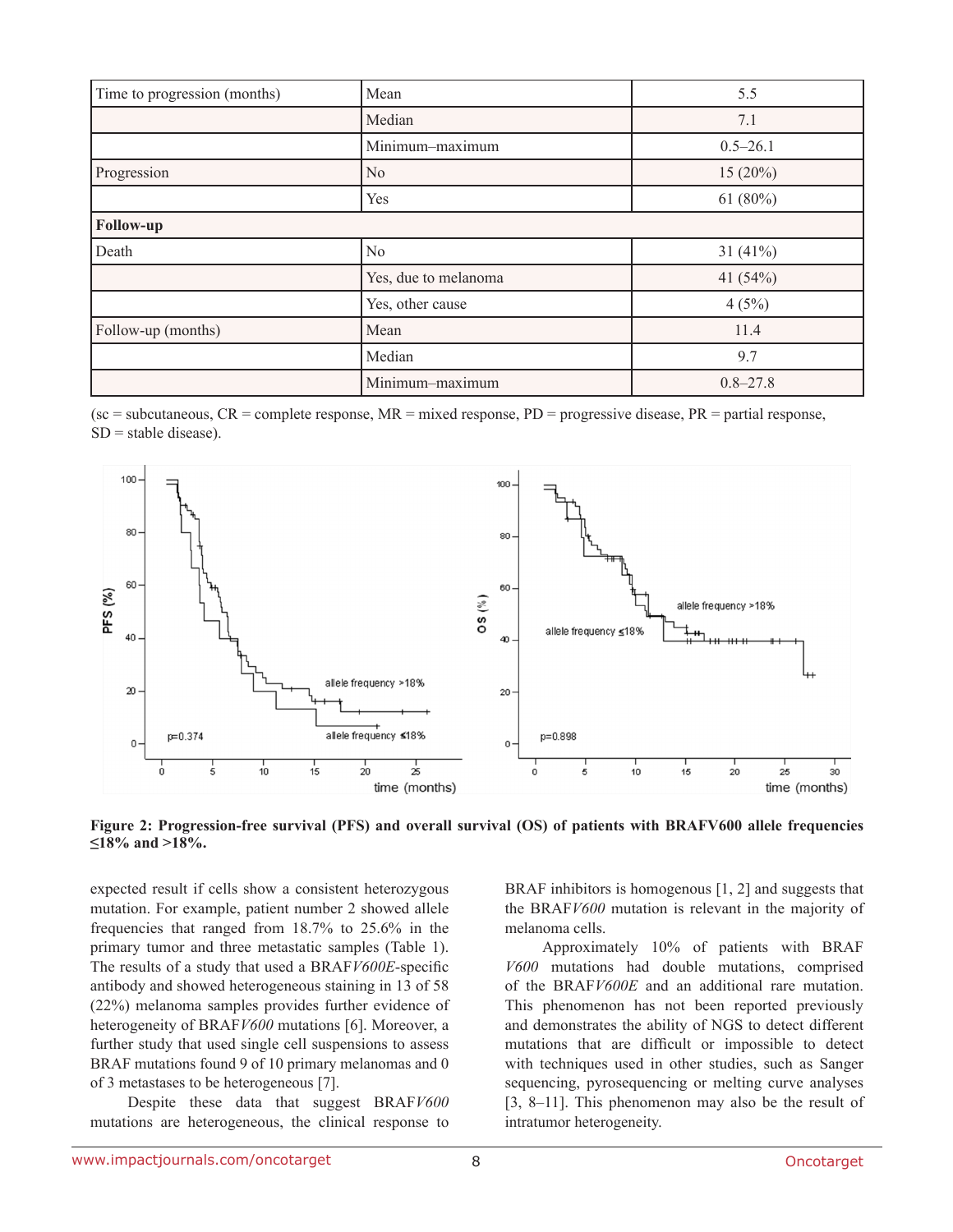| <b>Parameters</b>        | <b>Cut-offs</b> |       |       |       |  |
|--------------------------|-----------------|-------|-------|-------|--|
|                          | 15%             | 18%   | 20%   | 25%   |  |
| Proportion $\pi$ ,       | 15%             | 25%   | 28%   | 31%   |  |
| Proportion $\pi$ ,       | 61%             | 64%   | 64%   | 64%   |  |
| Odds ratio <sup>1</sup>  | 8.86            | 5.33  | 4.57  | 3.96  |  |
| Distance $-2$            | 1.89            | 1.28  | 1.12  | 1.01  |  |
| Lower limit <sup>3</sup> | 1.33            | 1.48  | 1.49  | 1.44  |  |
| Upper limit <sup>3</sup> | 58.93           | 19.19 | 13.99 | 10.89 |  |

Note: π1: proportion of responders with BRAFV600E allele frequency ≤ cut-off; π2: proportion of responders with BRAFV600E allele frequency > cut-off.

1 This is the minimum required effect size estimated for power equal to 80% (proportion of responders with BRAFV600E allele frequency > cut-off against proportion of responders with BRAFV600E allele frequency  $\leq$  cut-off).

2 Distance refers to the difference between the logarithm of odds ratio and its lower limit.

3 Results are presented in the exponential (original) scale.

**Table 5: Evaluation of BRAF***V600* **mutations in primary melanomas and matched metastases by different molecular detection methods**

| <b>Detection method</b>                  | Tumor cell content $(\% )$ | Concordance rate, $n/N$ (%) | Ref.       |
|------------------------------------------|----------------------------|-----------------------------|------------|
| <b>NGS</b>                               | >30                        | 71/75(95)                   | This study |
| $HRM + direct\ sequencing$<br>(Sanger)   | >10                        | 84/88(95)                   | (12)       |
| $MS-PCR + direct sequencing$<br>(Sanger) | $33$ to $>67$              | 10/18(56)                   | (3)        |
| Pyrosequencing                           | >75                        | 43/53(81)                   | (14)       |
| Direct sequencing (Sanger)               | <b>NS</b>                  | 21/24(87)                   | (13)       |
| Direct sequencing (Sanger)               | $\geq 80$                  | 87/102(85)                  | (16)       |

 $(HRM = high-resolution melting curve analysis, MS-PCR = mutagenically separated polymerase chain reaction, NGS =$ next-generation sequencing, NS = not stated)

Allele frequencies had no impact on PFS, OS, and objective response rates in the 76 patients with BRAF*V600E*-positive metastatic melanoma treated with BRAF inhibitors. Although the usual precautions regarding retrospective analyses apply, the median PFS of 7.1 months and the response rate of 60% are very close to the results of the phase III studies [1, 2], supporting the validity of our findings. These results are also in line with the recently published observation of Wilmott et al. that the intensity and distribution of BRAF*V600E* immunohistochemical staining is not correlated with clinical outcomes [6].

The observation that patients with allele frequencies <18% and  $\geq$ 18% have similar PFS and OS is clinically relevant, because an allele frequency of 18% is around the detection limit of Sanger sequencing [12], which is commonly used in routine clinical practice. Thus, in the case of a negative Sanger sequencing result, our data suggest that retesting with a more sensitive assay may be worthwhile to detect alleles that may be present at lower frequencies.

In conclusion, we show here that BRAF*V600* mutation status and allele frequency are consistent in the majority of primary melanomas and matched metastases, that a subgroup of patients has double mutations, and that the allele frequency of melanoma tissue is not correlated with treatment response in our patient cohort.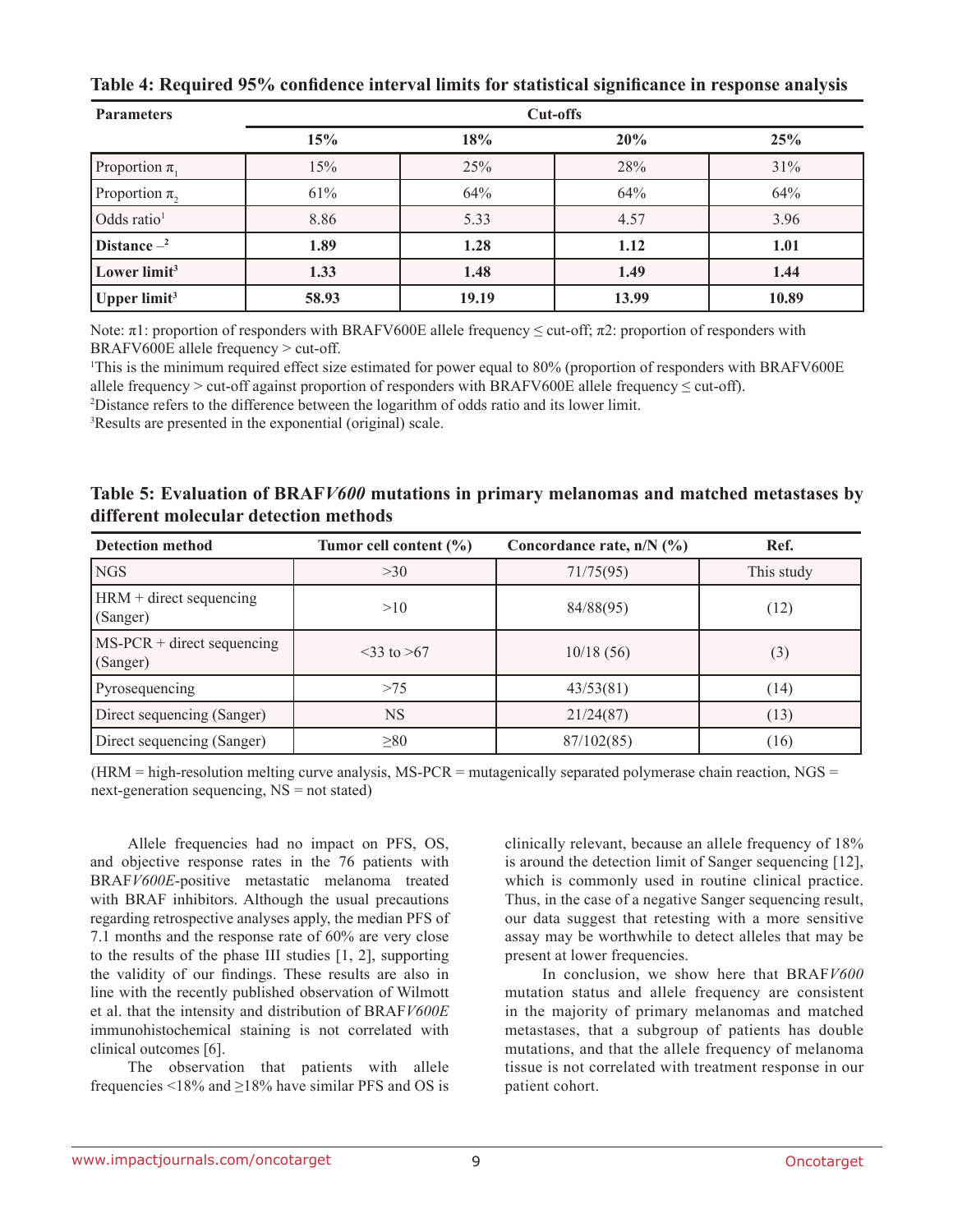### **MATERIALS AND METHODS**

#### **Patients**

In the first study population we retrospectively analyzed melanoma samples from patients with metastatic melanoma who were treated at the Skin Cancer Center Hannover, Germany, between 1995 and 2011. Patients were selected for this study on the basis of availability of primary melanoma tissue and tissue from at least one matched metastasis.

In a second different study population, BRAF*V600* allele frequencies were determined by NGS in pretreatment melanoma tissue specimens from metastatic melanoma patients who were treated with BRAF inhibitors at three German skin cancer centers (Munich, Erfurt and Hannover). Patients had been treated with standard dosages of vemurafenib (960 mg b.i.d.) in a phase III clinical trial [13] or expanded access program, or dabrafenib (150 mg b.i.d.) in phase III clinical trials [14]. Only patients with BRAF*V600E* mutations and with pretreatment FFPE tumor specimens available for NGS analysis were included. Patients with non-*V600E* mutations and patients with double mutations were excluded.

Response to therapy in the clinical trials was assessed with computed tomography every 8–12 weeks, as required by the protocols [13, 14]. Tumor responses were determined according to Response Evaluation Criteria In Solid Tumors (RECIST) version 1.1 [15].

### **Histopathology, macrodissection, DNA extraction**

One slide at the beginning of each serial section was stained with hematoxylin-eosin and histopathologically examined to determine the tumor cell content. Only samples with a tumor cell content of at least 30% were included in this study. The area of interest was circled on the stained slide and macrodissection was performed on the corresponding unstained slides using a scalpel. DNA was extracted using the cobas® DNA Sample Preparation Kit (Roche, Grenzach-Wyhlen, Germany).

### **Ultra-deep NGS**

Isolated DNA (350–976 ng) from all FFPE specimens was subjected to analyses by NGS using a Roche GS Junior System to detect BRAF*V600* mutations on exon 15. The NGS procedure was done according to the manufacturer's specifications [16]. Amplicon processing, library preparation and emulsion PCR were done according to the manufacturer's directions for the GS Junior Titanium Series (Roche). Around 500,000 enriched beads were loaded on a 454 Junior Sequencer (Roche, Basel, Switzerland). Demultiplexing and variant calling was done with the Amplicon Variant Analyzer v2.7 software from Roche. The average sequencing coverage of BRAF was >5000. The presence of a BRAF*V600* mutation was defined as the presence of a non-reference base in a minimum of 3% of reads.

### **Approval by ethics committee**

The collection of clinical and follow-up data, performance of mutational analyses, and correlation with clinical data was approved by the Ethics Committee of Hannover Medical School (vote 1849-2013).

#### **Statistical analyses**

Associations between BRAF*V600E* allele frequencies and clinical outcomes were tested by logrank test (Kaplan-Meier analyses) using different allele frequencies as cutoffs (15%, 18%, 20%, and 25%). Qualitative comparisons of objective response to therapy with BRAF inhibitors were performed using RECIST 1.1 criteria. In these comparisons, responders were defined as having either a CR or PR and nonresponders were defined as having SD, an MR, or PD. Analyses of responses to therapy (response versus nonresponse) and allele frequencies were performed by using a two-tailed Fisher's exact test. Statistical significance was defined as an alpha level <0.05. SPSS 19.0 (SPSS Inc; Chicago, IL, USA) was used for Kaplan-Meier tests, Fisher's exact test and calculation of Odds ratio (OR).

### **ACKNOWLEDGMENTS AND FUNDING**

The assistance of Nadine Went, Andre Meier and Loukia Spineli is gratefully acknowledged. We thank Health Interactions for writing support.

Supported by Grant from Roche Pharma AG, Grenzach-Wyhlen, Germany. The funding body had no role in the design or conduct of the study.

Dr. Satzger has received payments for serving on scientific advisory boards for Roche and Bristol-Myers Squibb, and grant support from Roche, Pfizer, and Novartis; Dr. Gutzmer has received consulting fees and honoraria for lectures from Bristol-Myers Squibb, GlaxoSmithKline, Merck-Serono, MSD, Novartis, Roche, Janssen, Amgen, Almirall-Hermal, and Pfizer. Dr. Berking has received consulting fees, honoraria for lectures and/ or travel support by AstraZeneca, Bristol-Myers Squibb, GlaxoSmithKline, MSD, Novartis, and Roche. Dr. Herbst has received consulting fees, honoraria for lectures and travel support for Bristol-Myers Squibb, Merck-Serono, GlaxoSmithKline, and Roche.